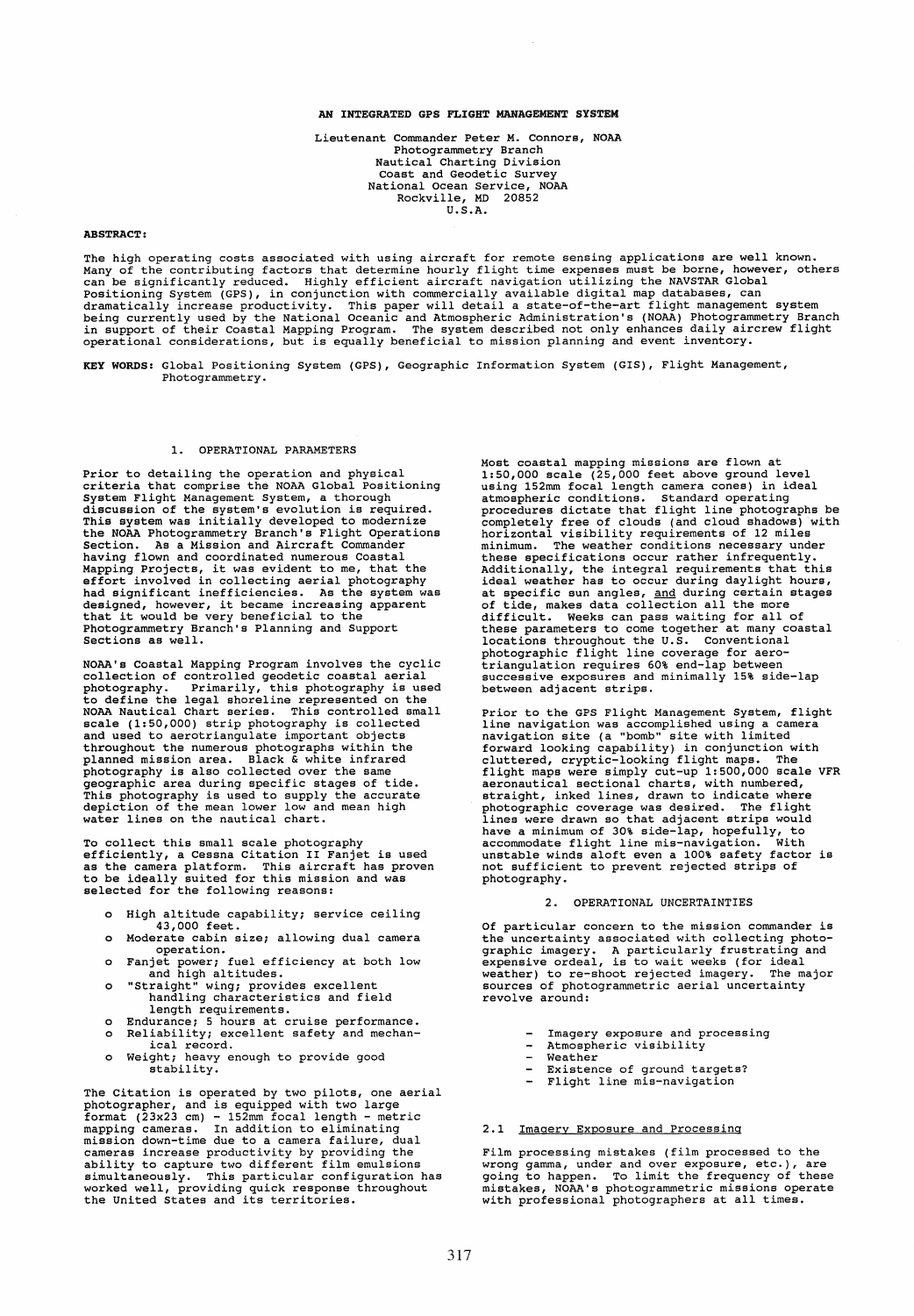### 2.2 Atmospheric Visibility

Frankly, this should be relatively easy for a pilot to determine, however, there have been times when adequate atmospheric conditions were field reported, yet the photography rejected due to poor<br>resolution. Surprisingly, some photography<br>captured under marginal atmospheric conditions<br>looked great on film! The trick here is not so<br>much the horizontal visibility loo

## 2.3 Weather

Mother nature can humble the most arrogant of men. Depending on the mission location, cloud cover can change dramatically during a short per iod of time. There have been many productive days that were<br>There have been many productive days that were<br>forecast to be wet and miserable. One must take<br>the weather as it comes, however, one must not<br>found that a key to successfully

# 2.4 Ground Targets

Because aerotriangulation requires exposure station control, some ground control will no doubt always be necessary. Photo panels must be set in open areas with excellent visibility to all quadrants of the sky. They also must be routinely checked because of vandalism, wind damage, and other hazards. From five miles high, panels are almost never visible to the human eye. If panels are not film visible, re-flights are most often required to constrain models for aerotriangulation.

### 2.5 Flight Line Navigation Errors

The most controllable yet irritating uncertainty<br>is flight line mis-navigation. The costs<br>associated with operating any photogrammetric<br>aircraft are significant. The extent of which is<br>directly proportional to the amount o flight line navigation using a photo-nav site is inherently inaccurate. I say this for three key reasons, 1) the longitudinal lubber line of the navigation site shifts instantaneously in relationship to ground reference with any change in aircraft direction, 2) this shift is directly proportional to the aircraft altitude, i.e. the higher the altitude, the greater the horizontal might, 3) navigating with a photo-nav site<br>involves lowering one's head to one's knees and<br>looking down while simultaneously being jolted by<br>air currents; this is not the recommended and continuous contract the point here is that<br>someone is less likely to sense an aircraft<br>attitude change (bank and direction) with one's<br>head lowered, concentrating on ground objects<br>observed through a set of magnified l

Flight line mis-navigation generates three major photogrammetric problems:

- Ground control not captured; targets being
- 
- outside the limits of the photographs. o Inadequate coverage; "holidays" between adjacent strips of photography. o Unrectifiable models; gross changes in aircraft attitude between consecutive or adjacent photos.

These problems occur to varying degrees and are not always readily apparent to the aircraft

navigator. As a result, the extent of these problems are not immediately known or field<br>correctable in a timely manner. Usually the<br>imagery has to be developed, inspected, plotted,<br>and ground control identified before the<br>photographic strip is declared a guess. This expective, replacement photography. The desire<br>to overcome this "time delay" and substantial<br>costs associated with flying corrective<br>photography was the incentive to design a photogrammetric navigational solution.

### 3. AIRCRAFT NAVIGATION

Various aircraft navigation systems have been implemented since the vintage "bomb-site" was introduced. VHF Omni-directional Range (VOR), Long Range Navigation (LORAN), Tactical Air<br>Navigation (TACAN), and Distance Measuring<br>Equipment (DME) are routinely used by most<br>aircraft today. Singularly, none of these<br>navigational aids can be used for highly accurate<br> the other.

The NAVSTAR Global Positioning System may prove to be the practical solution to the accurate positioning dilemma. Because GPS is space-based, many of the reception and terrain problems<br>associated with other navigation systems are<br>eliminated. Although the GPS satellite<br>constellation in not complete, nor declared opera-<br>tional, 3-dimensional positioning throughout previously mentioned systems.

# 4. KINEMATIC PHOTOGRAMMETRY

For several years, NOAA's Photogrammetry Branch<br>has been actively involved in various GPS related<br>ideas and experiments. Initially, the GPS<br>receivers used, were borrowed, wherever and when-<br>ever available. As the GPS satel tion grew, so too did the Branch's expertise using<br>this system. Soon GPS equipment manufacturers<br>provided an easy way to mark or "time-tag" (in<br>micro-seconds) special events. Kinematic<br>photogrammetry developed out of the a processing the carrier-phase GPS signal have demonstrated that the aircraft's antenna position can be resolved to within 10 centimeters (Lapine, 1990) •

Recently, NOAA has completed several camera<br>calibration experiments using various<br>manufacturer's GPS receivers. Eventually, the<br>Branch was able to procure its own Trimble 4000<br>SST 16-channel geodetic GPS receivers. The<br>Bra photogrammetric mission was accomplished in October 1990 in Pamlico Sound, North Carolina. Every mission since has been accomplished using kinematic GPS. When a system to merge GPS with a Geographical Information System (GIS) for vehic-ular tracking became commercially available, it was realized that this technology could be used to reduce mission costs significantly and increase productivity.

# 5. MERGING GPS WITH GIS

At the time (1990 - 1991), although several impressive GIS map bases were commercially<br>available, most lacked a GPS/GIS combination that<br>(for a reasonable price) would adequately track<br>the high dynamics of an aircraft. Most comp-<br>anies GPS/GIS systems were based on accurately track an aircraft traveling at 100 -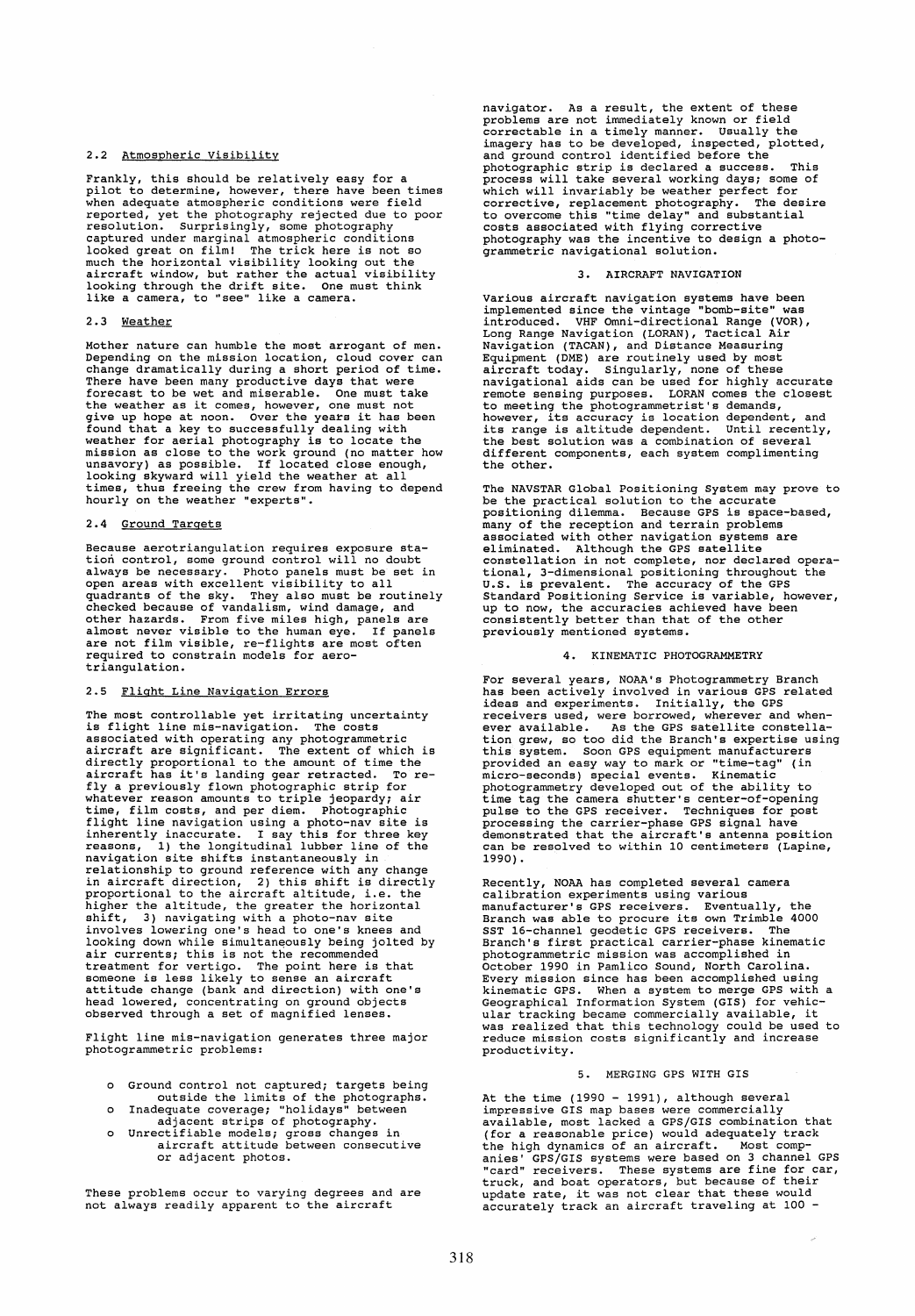200 meters per second. Besides, the aircraft was<br>already equipped with a 16-channel GPS receiver,<br>all it needed was a friendlier way to display positional information.

The DeLorme Mapping Company of Freeport, Maine produces a GPSjGIS moving map display called XMAPPRO which has graphie integrity and is works under Microsoft's WINDOWS, and the data is<br>arranged to maximize fast retrieval and display.<br>XMAPPRO's features are too numerous to describe in detail, however, for this application its key attributes are:

- Street level detail throughout the U.S.
- Precise measurement with latitude -
- longitude control.
- Friendly interactive presentation.<br>Ability to quickly change map scales and detail.
- $\sim$ Create and save overlays to the
- geographie database. Ability to import and display other
- database files. High quality printout of any generated map.

After consulting with Mr. David DeLorme (president of DeLorme Mapping), he indicated that merging a Trimble 4000 SST GPS receiver with his GIS would present a minimal amount of re-configuration, and phasman amazimum and be willing to support<br>additional photogrammetric related customized<br>features. Knowing the capabilities of both the<br>Trimble 4000 SST GPS receivers and XMAPPRO, a<br>customized system was designed and an in

6. THE INTEGRATED GPS FLIGHT MANAGEMENT SYSTEM

The system consists of a luggable 486-33 MHz IBM<br>compatible computer, a Wild RC-20 metric mapping<br>camera, a Trimble 4000 SST GPS receiver,<br>connecting hardware, and associated peripherals.<br>The self-contained computer includ color monitor, a 3.5 inch floppy disk drive, a 200<br>megabyte hard drive, a CD-ROM reader, mouse,<br>keyboard, and an internal modem. The GPS receiver<br>drives the "moving map" system by transmitting two<br>messages are received eve

The position ealculation message contains the pseudo-range position (latitudejlongitude), date, GPS time, position dilution of precision (PDOP), and other satellite information. In addition, the navigation calculation message contains the height (altitude above ellipsoid), horizontal velocity, vertical velocity, and flight line way point information.

An aireraft icon on the computer display represents the geographie position of the plane's GPS antenna in relation to the GIS package. Each second this position is up-dated, along with the aircraft's speed and ground track. Likewise, the aircraft icon rotates as its azimuth changes. XMAPPRO software senses icon movement as it approaches the edge of the VGA display, and automatically relocates the aircraft icon in the center of the monitor as additional digital geographie data is filled in.

Geographic flight line end-point coordinates<br>(latitude/longitude) are pre-loaded as way points<br>into the GPS receiver. These way points are<br>called up on the receiver as specific photographic<br>flight lines are flown. The rece information allows the navigator to aecurately track the desired flight line. With a little eoncentration, cross-track errors of 50 meters (relative to GPS positional accuracy) or less can easily be obtained.

Each camera exposure is annotated on the GIS by the shutter pulsing the on board computer. This annotation creates a square overlay on the GIS.

This square delineates the approximate geographie area covered by each exposure event. The<br>dimensions of the squares are variable, depending<br>on the photographic scale, and are manually<br>entered by the operator. The squares generated by<br>the GIS are approximations primarily GPS pseudo-range position of the aireraft. Depending on the circumstances, additional camera exposure station information cou1d be fed to the computer. For NOAA's purposes (typically small<br>scale photography) these limitations do not<br>significantly degrade the outstanding benefits<br>derived from this feature. As the squares are<br>systematically accumulated, the naviga visually see the area of photogrammetric coverage. Each strip of squares are saved as a GIS photo overlay file and can be viewed or computer manipulated at any time.

specific GPS message output can be imprinted and linked to the GIS system. By synchronizing the camera clock with GPS time, and attaching GPS time messages to the square overlays, each photo graph can be cross-referenced to an overlay square in the GIS. Another very informative feature involves linking the icon's color with certain ranges of PDOP. This visually a1erts the navigator to weakening satellite geometry. Numerous customizations are possible and easi1y accomplished with XMAPPRO software.

All three previously mentioned flight line<br>navigation problems (ground control, "holidays",<br>and exposure rotational angles) are virtually<br>eliminated when using this system. Using hand-<br>held GPS receivers, ground control ps control panels are placed. The aircraft navigator will know instantly whether or not the panels are covered by the "squares" as photography is collected. "Holidays" between adjacent strips of photography can be visualized by simultaneously photography can be viewered by the displaying two or more photo overlay files on the computer's monitor. Field photographic<br>rectification cannot be completely guaranteed; however, using GPS, photogrammetric model rotational problems due to aircraft navigation are greatly reduced. This is assured because GPS provides accurate numerical navigation information every second. As a result, aircraft course corrections using GPS are more frequent, but of a much smaller magnitude.

Perhaps the greatest benefit from using this<br>system is eliminating the photograph collection<br>evaluation "time delay" problems. Aircraft field<br>personnel now have the information necessary to<br>make accurate photographic colle be reduced by as much as 20%.

#### 7. ADDITIONAL IMPACT

The Photogrammetry Branch's Planning and Support<br>Sections are equally affected by implementing this<br>technology. Mission planning is now accomplished<br>using a computer and XMAPPRO. Gone are the days<br>of numerous confusing pap

In the field, in addition to a daily progress In the fleral, in addition of a warry progressed report, the mission transmits (via modem) all photographic flight line overlay files as soon as photography is secured. The Planning Section receives the exposure locations,

The Photogrammetry Branch's Support Section is<br>primarily responsible for the complete inventory<br>and commercial sale of all secured photography.<br>Presently, over 3800 rolls of photography are<br>archived from supported coastal This inventory increases by approximate1y 100 rolls (some 12,500 photographs) per year. In the past this inventory was manual1y compiled and cross-referenced. At each step of this tedious